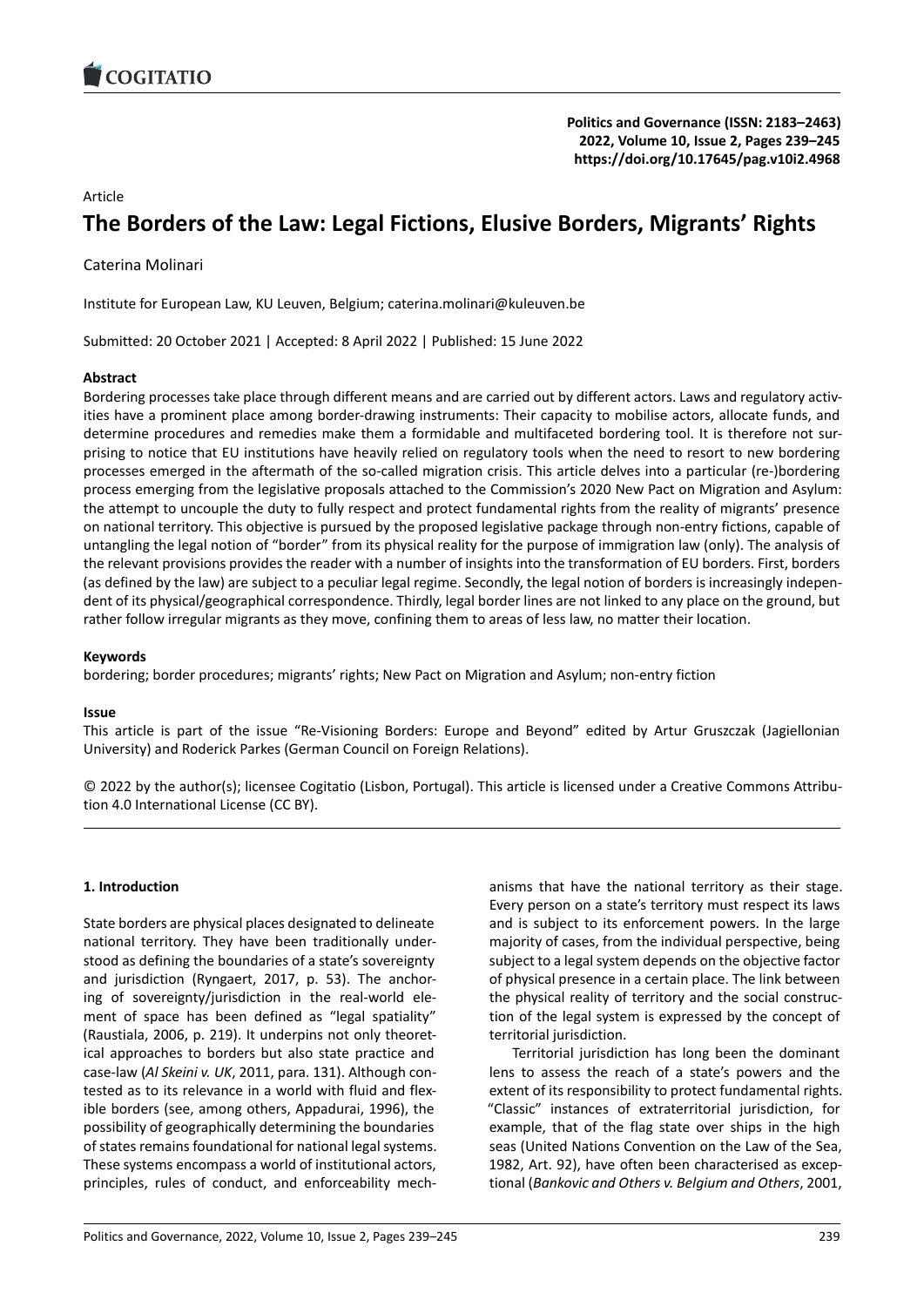para. 61). More importantly, they have themselves been [grounded on an obj](https://www.cogitatiopress.com)ective "spatial" element (i.e., pres‐ ence on board of a specific ship). Be that as it may, the territoriality of the legal order has evolved in con‐ nection with what is broadly referred to as globalisation. The quasi‐coincidence between the geographical borders of the state and the reach of its laws and enforce‐ ment powers has been supplanted in certain cases by new models of jurisdiction (Raustiala, 2006, p. 220). The EU legal order makes no exception: In recent years, migration and border control laws and practices of the EU and its member states have weakened the phys‐ ical hook on which the legal construction of jurisdic‐ tion relies. The so-called migration crisis and its aftermath have been particularly effective in pushing EU policy‐makers to rethink territoriality and resort to new bordering processes.

A first example of (de‐)bordering process relies on a narrow interpretation of extraterritorial jurisdiction. Instrumentalising the traditional link between territory and jurisdiction, EU member states such as Italy artifi‐ cially and intentionally withdraw their ships from the Mediterranean and sanction rescuing efforts (Basaran, 2014, p. 374). In so doing, they avoid the on‐boarding of migrants, which would trigger the responsibility to protect their rights. The avoidance of direct contact with migrants is coupled with the continued presence of equipment capable of detecting boats in distress in the Mediterranean and communicating their location to the authorities of third states (so‐called "contactless control" or control "by‐proxy"; see Moreno‐Lax, 2020, p. 387). The legal literature has responded to this trend by affirming the need to resort to a "functional" model of jurisdiction, "predicated on the exercise of public pow‐ ers, such as those ordinarily assumed by a territorial sovereign" (Moreno‐Lax, 2020, pp. 386–387). According to this model, whenever public powers are exercised by a state, its jurisdiction (including its obligation to fully respect and protect fundamental rights) should be trig‐ gered. The concept of functional jurisdiction echoes that of functional borders, developed from the perspective of territoriality and its evolution and applied to similar cases (Riccardi & Natoli, 2019, p. 9).

A reflection from the perspective of territorial‐ ity is still largely missing concerning a second kind of (re‐)bordering process: The mandatory application of non-entry fictions proposed by the New Pact on Migration and Asylum (European Commission, 2020a). Non‐entry fictions untangle the legal notion of "bor‐ der" from its physical reality for the purpose of immi‐ gration law (only). In essence, when migrants cannot be physically "exclud[ed] from territory," the Commission proposes to modify the legal implications of their pres‐ ence on the territory, excluding them from "rights" (Moreno‐Lax, 2018, p. 120). The result is a set of pro‐ posed norms whose effect is to keep certain categories of persons from ever being able to access the full pro‐ tection granted by a certain legal system, regardless of their physical location. The non‐entry fiction is a process of exclusion, but also a process of illegality and invisibility creation. By denying entry to migrants already present on their territory, EU member states make them illegal (see De Genova, 2002, p. 432). The non‐entry fiction ren‐ ders exclusion dynamics invisible by relying on the lan‐ guage of illegality (see Sati, 2020, p. 23). At the same time, as discussed below, it justifies quasi‐systematic detention, rendering irregular migrants invisible to the rest of society (Van Houtum & Bueno Lacy, 2020, p. 721). As this is done through a fictional exercise, the bor‐ ders of legality can be pushed indefinitely inward to pre‐ vent migrants from attaining them. This results in an uncomfortable uncoupling of reality from the legal sys‐ tem, which permanently fails to "see" and "be seen" by certain categories of persons. This uncoupling is not entirely new: A number of EU member states already apply non‐entry fictions to international airports (ECRE, 2021, p. 25). Moreover, non‐entry fictions resulting in the application of lesser procedural standards in certain parts of the borders in the context of so-called "border procedures" (a) have been accepted in principle by the ECtHR (e.g., *Saadi v. UK*, 2008, para. 65) and (b) are already allowed under EU law (Rasche & Walter‐Franke, 2020, p. 4). However, the New Pact plans to turn this option into an obligation and to extend the reach of border procedures, so that they can take place to an unprecedented extent within member states' territories.

### **2. Let's Pretend They Are Not Here: The Elusive Nature of Shifting Borders**

Non‐entry fictions (entailing a distinction between the "physical" entry on the territory and a "legally recog‐ nised" entry on the territory) are not an invention of the European Commission. More than two decades ago, US law (Illegal Immigration Reform and Immigrant Responsibility Act, 1996) abandoned its earlier distinc‐ tion between migrants who have (physically) entered the territory and those who have not to determine the level of procedural guarantees owed to them during removal procedures. The physical entry/non‐entry divide was set aside in favour of a distinction based on admission. Migrants who have entered the territory, but who have not been admitted to it by competent authorities, have since been placed in the same position as those who have never physically entered the territory. As noticed by Bosniak (2002), this has created a hard‐to‐justify divide between those migrants who have overstayed their visa or visa‐free period, and those who have never obtained a visa. Given the cost of a visa and the nationality‐based cri‐ terion to determine who can enter the USA without one, this distinction has inevitably tended to run along lines of nationality and social class. As mentioned, the non‐entry fiction is not extraneous to the EU legal regime itself. Currently, Article 29(2) of the Convention Implementing the Schengen Agreement (2000) specifies that member states, when complying with their obligation to process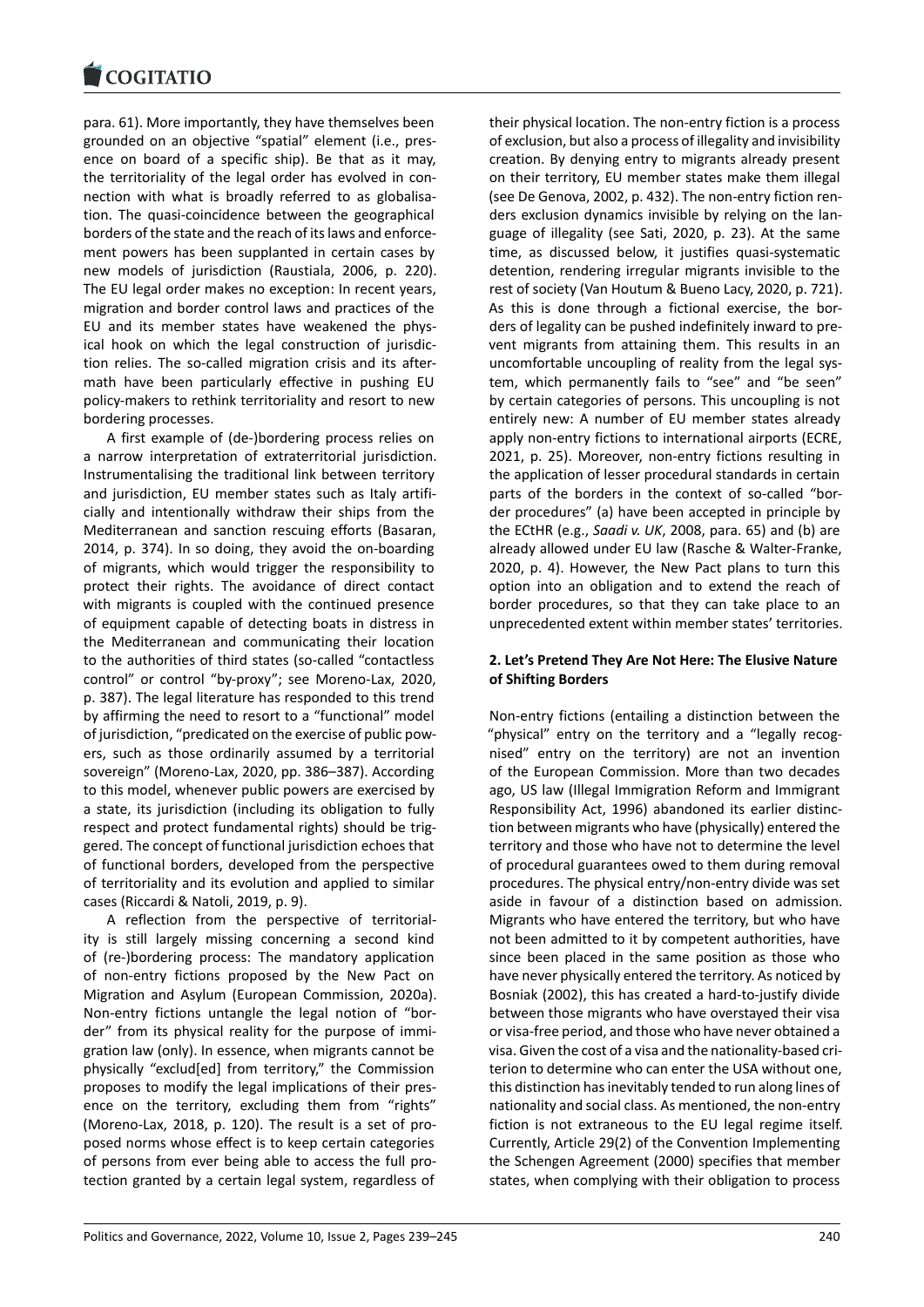#### **LOGITATIO**

asylum applications lodged within their territory, main‐ [tain the right to refu](https://www.cogitatiopress.com)se entry to the asylum seekers con‐ cerned. Similarly, in certain cases and for a period of up to four weeks, Article 43 of the Asylum Procedures Directive (European Parliament and Council Directive of 26 June 2013, 2013) allows member states to examine asylum applications while refusing to access their terri‐ tory. However, at the moment, EU law does not require member state to apply non-entry fictions.

In its new Pact on Migration and Asylum, the Commission proposes precisely to mandate the large scale application of the non‐entry fiction throughout the EU. A discussion of the proposed reform cannot but start with a short overview of the relevant provisions.

According to Article 8 of the Proposed Asylum and Migration Management Regulation, "member states shall examine any application for international protec‐ tion by a third‐country national or a stateless person who applies *on the territory* of any of them, *including at the border or in transit zones*" (European Commission, 2020b, Art. 8, emphasis added). This provision is coher‐ ent with the "geography" of a state's territory, which includes its borders and transit zones. In line with this approach, Article 21, entitled "Entry," affirms that:

Where it is established...that an applicant has irregularly crossed the border into a member state by land, sea or air having come from a third country, the first member state *thus entered* shall be responsible for examining the application for international protec‐ tion….Th[is] rule…shall also apply where the applicant was disembarked on the territory following a search and rescue operation. (European Commission, 2020b, Art. 21, emphasis added)

In other words, for the purpose of identifying the mem‐ ber state responsible for an international protection application, entry means entry(!). Geographical pres‐ ence on the territory of a member state triggers its juris‐ diction, including its power to apprehend the migrant, subject it to administrative and judicial proceedings, restrict his or her freedom and even detain him or her.

We will see that, when it comes to the parallel triggering of migrants' rights, the legal definition of entry is much more restrictive than physical entry.

To start, Article 3 of the Proposed Screening Regulation (European Commission, 2020c) requires mem‐ ber states to apply screening "at the external border," among others, to "all third‐country nationals who apply for international protection at external border crossing points or in transit zones and who do not fulfil the entry conditions." Articles 4 and 6(1) specify that those third‐country nationals "shall *not* be *authorised to enter* the territory of a member state" (European Commission, 2020c, Art. 4, emphasis added). The non‐entry fiction applies even if the screening is carried out in the territory and, more precisely, "at locations situated at or in proximity to the external borders" (European

Commission, 2020c, Art. 6(1)). To summarise, accord‐ ing to the Proposed Asylum and Migration Management Regulation, migrants at borders and transit zones are con‐ sidered to have entered the territory of a member state. At the same time, according to the Proposed Screening Regulation, they are considered *not* to have entered it.

The fiction steps further away from reality in Articles 5 and 6 of the Screening Regulation. These pro‐ visions impose the application of the screening proce‐ dure at an appropriate location *within the territory* of a member state (for "third‐country nationals found within the…territory [of a member state] where there is no indication that they have crossed an external border to enter the territory of the member states in an authorised manner" [European Commission, 2020c, Art. 5, empha‐ sis added]). In itself, the idea of screening someone who has managed to enter the territory undetected is logical. The need to identify those who are on the terri‐ tory of the member state does not depend on the loca‐ tion where they are first confronted with the authori‐ ties. What is problematic is the link between screening, non‐entry fiction, and border procedures. Article 41(1) of the Proposed Amended Common Procedure (ACP) Regulation (European Commission, 2020d) establishes that "following the screening procedure…and provided that the applicant has not yet been authorised to enter member states' territory, a member state may examine an application in a border procedure." What matters for the border procedure is not whether the person has actually entered the territory, but rather whether he or she has done so in an authorised manner. If this is not the case, an asylum border procedure applies, entailing a limitation of the applicant's procedural rights so sig‐ nificant that it will almost inevitably affect the protec‐ tion of his or her substantive rights (for example the right to non‐refoulement; see Moreno‐Lax, 2017, p. 459). The start of the border procedure is only the beginning of a non‐entry fiction that can be protracted for several months. Member states are required to exercise their authority upon international protection applicants and even detain them for several months without authorising them to enter the territory and enjoy the full procedural protections that would apply there. The non‐entry fiction remains intact even in case of relocation: Member states' authorities can transfer applicants to another member state without the need to previously acknowledge their presence on EU soil.

According to Article 41(5) of the Proposed ACP Regulation, applicants "shall not be authorised to enter the territory of the member state" throughout the asy‐ lum border procedure, which can last up to 12 weeks (European Commission, 2020d). "Following that period, the applicant shall be authorised to enter the member state's territory," safe when one of the numerous excep‐ tions apply. The first one, provided by Article 41(11), read in combination with Article 41(a), provides that international protection applicants whose application has been rejected in the context of the asylum border procedure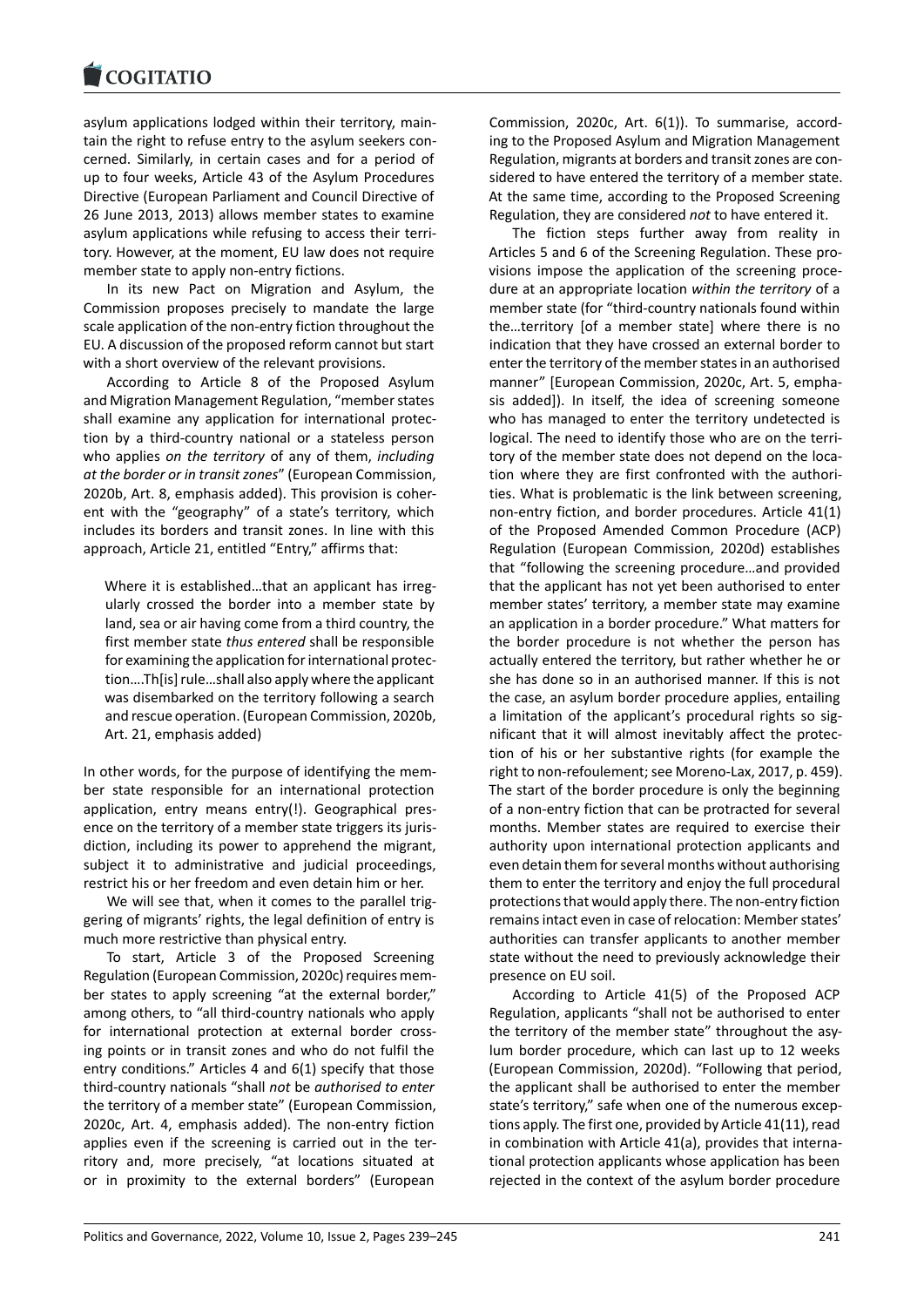#### COGHALIO

"shall not be authorised to enter the territory of the [member state" \(Euro](https://www.cogitatiopress.com)pean Commission, 2020d). Thus, at a closer look, only international protection applicants whose asylum procedure is taking longer than 12 weeks can, in principle, be authorised to enter the territory of the member state under Article 41(5). Even after the expiry of the 12 weeks deadline though, the authorisation to enter must be denied to (a) applicants whose first asylum application has already been rejected and (b) applicants who have not requested or obtained the right to remain pending an appeal. As a rule, the asylum border procedure is carried out "at or in proximity to the external border or transit zones" (European Commission, 2020d). Nonetheless, it can be extended to "other loca‐ tions within the territory" of the member state on a tem‐ porary basis, when the capacity at the borders and tran‐ sit zones is insufficient. In this case, and already during asylum processing, the disconnect between the lack of authorisation to enter the territory and the actual trans‐ fer of applicants within the territory is particularly evident. While this disconnect is framed as exceptional for asylum border procedures, it constitutes the norm for subsequent return border procedures. Article 41a of the Proposed ACP Regulation affirms that:

Third‐country nationals and stateless persons whose application is rejected in the context of the proce‐ dure referred to in Article 41 shall not be authorised to enter the territory of the member state.…[They] should be kept for a period not exceeding 12 weeks in locations at or in proximity to the external border or transit zones; where a member state cannot accom‐ modate them in those locations, it can resort to the use *of other locations within its territory.* (European Commission, 2020d, Art. 41a, emphasis added)

As a result of this provision, border return procedures are characterised by a fictional refusal of access to the terri‐ tory, coupled with a physical and prolonged detention of the person concerned within such a territory.

### **3. Why Pretend? The Implications of the Non‐Entry Fiction**

The analysis conducted so far has laid bare the legislative uncoupling of law from reality, but it has not yet delved into its effects. Legislatively implying that migrants who are on the territory should not be consid‐ ered to be there does not alter the reality of their pres‐ ence, either for them or for national authorities inter‐ acting with them and bearing the costs of this presence (Rasche & Walter‐Franke, 2020, p. 5). However, it allows for a legal construction whereby migrants not authorised to enter the territory do not have access to the full set of rights that their presence in the member state would oth‐ erwise entail. Migrants in border procedures are subject to the power of enforcement of the competent member state and have a duty to cooperate with national author‐ ities, much like migrants in "regular" asylum (European Parliament and Council Directive of 26 June 2013, 2013) and return procedures (*K. A. and Others v. Belgische Staat*, 2018, para. 105). Nonetheless, the fundamental rights restrictions mandated for them by the legislative framework are much more significant.

To start, in the context of asylum border proce‐ dures on the merits, an international protection appli‐ cation must be examined in an "accelerated" manner. This acceleration constitutes a "b/ordering practice" of the kind that "tells [EU citizens] that the fundamental rights to which the EU adheres do not fully apply to undocumented migrants" (Van Houtum & Bueno Lacy, 2020, p. 722). It reduces the time granted to applicants to prepare their claims and to adjudicators to exam‐ ine all relevant elements. According to Article 41(10) of the Proposed ACP Regulation, the applicant has five days from registration or relocation to apply for interna‐ tional protection and the whole procedure is in princi‐ ple to last no longer than 12 weeks, including the appeal stage. It will be for EU courts to establish whether this period is "sufficient in practical terms to enable the appli‐ cant to prepare and bring an effective action" (*Samba Diouf v. Ministre du Travail*, 2011, para. 66), as required by Article 47 of the EU Charter of Fundamental Rights (EU Charter). The accelerated border procedure applies to the assessment of the merits of asylum applications not only when applicants have been uncooperative with the authorities or are considered to be a danger to national security and public order, but also when they come from a third country for which the average recog‐ nition rate in the Union is 20% or lower. Such a percent‐ age raises to 75% in situations of crisis, as defined—quite broadly—by Article 1 of the Proposed Crisis Regulation (European Commission, 2020e). This nationality‐based criterion to determine the extent of the applicants' pro‐ cedural rights is problematic for several reasons. First, the very idea of a nationality‐based criterion to deter‐ mine the extent of one's procedural right appears to contradict the non‐discrimination principle enshrined in both Article 3 of the Convention Relating to the Status of Refugees (1951; see Mouzourakis, 2020, p. 175) and Article 21 of the EU Charter (*Slovak Republic and Hungary v. Council*, 2017, para. 305; see also Carrera et al., 2019, p. 31). Secondly, this criterion does not sit easily with the "individual nature of any application for interna‐ tional protection" (Carrera, 2021, p. 8). Thirdly, recogni‐ tion rates vary widely among member states (European Commission, 2016, point *5*(2)). Relying on a Union aver‐ age without having previously taken measures to ensure a certain homogeneity of recognition rates risks leading to arbitrary results. Fourthly, when the Proposed Crisis Regulation is triggered, the threshold set for a certain nationality to be admitted to the regular procedure bor‐ der procedure becomes so high (75% average recogni‐ tion rate) that the border procedure is transformed into the standard way of examining the merits of international protection applications (Mouzourakis, 2020, p. 175).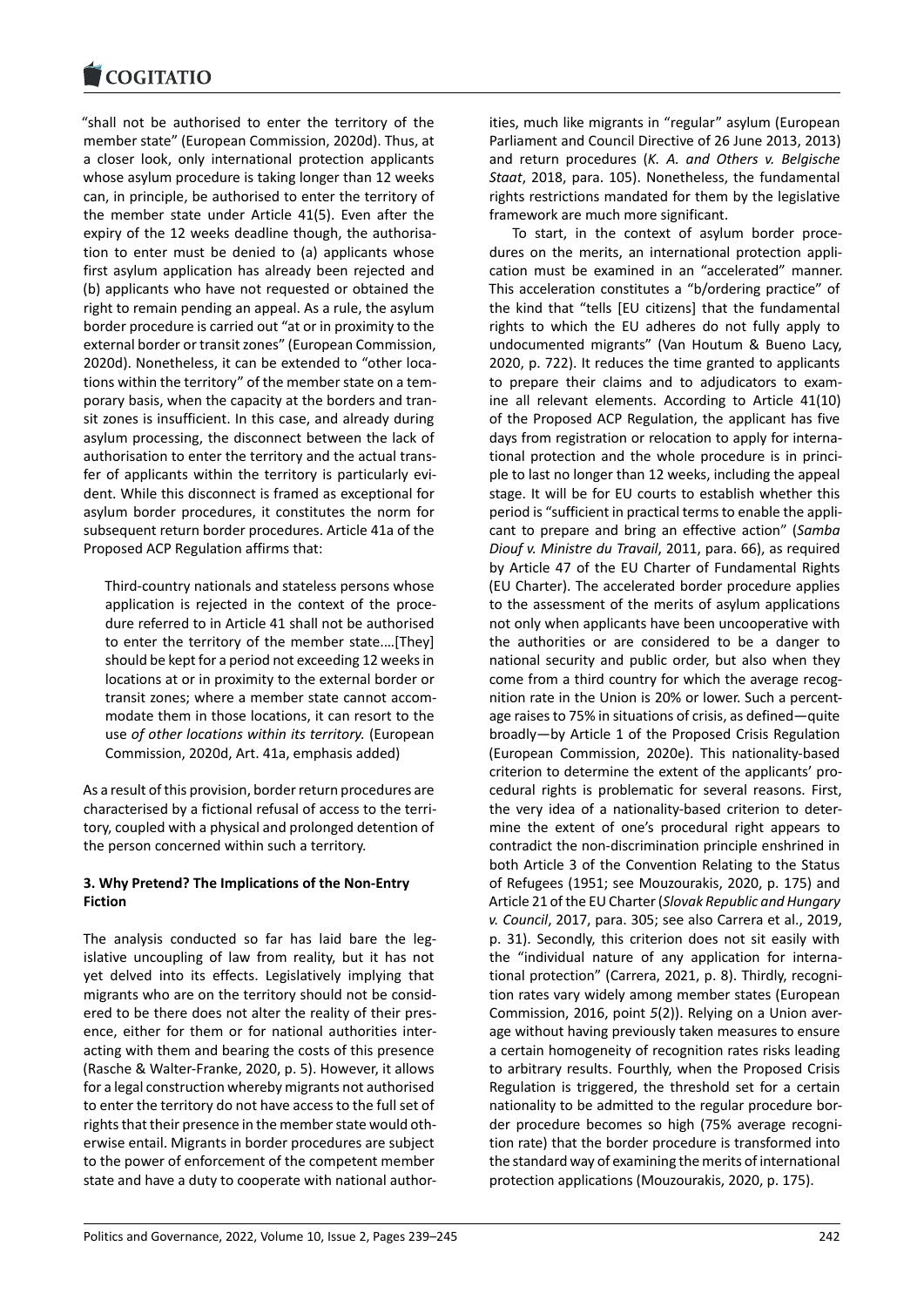#### COGHALIO

Besides the curtailing of the time granted to each [applicant in the con](https://www.cogitatiopress.com)text of border procedures, the latter also entail systematic detention. Van Houtum and Bueno Lacy (2020, p. 721) define the border camp as one of the pillars of the Union's bordering practices, for its role in the singling out of irregular migrants as "dif‐ ferent" from the rest of society, while at the same time hiding them from sight. International protection appli‐ cants in border procedures must "be kept" at borders, in transit zones, or at specific locations within the territory. In practice, this means that they will "be isolated from the rest of the population" and obliged to "remain per‐ manently in a…zone the perimeter of which is restricted and closed, within which [their] movements are limited and monitored, and which [they] cannot legally leave vol‐ untarily, in any direction whatsoever" (*FMS and Others v. Országos*, 2020, paras. 217 and 231). This condition amounts to detention according to the recent case‐law of the Court of Justice of the EU (CJEU) or, at least, to a significant limitation of liberty according to the less protective case‐law of the ECtHR. The latter's judgment in *Ilias and Ahmed v. Hungary* (2019) is puzzling in several respects, from the confusion between the defini‐ tion of detention and the determination of its neces‐ sary character (paras. 232–233) to the consideration of an illegal departure towards Serbia as a relevant option for the applicants (paras. 237–238). Be that as it may, based on Article 53 of the EU Charter, the CJEU is enti‐ tled to go further than the ECtHR in protecting fundamen‐ tal rights, and member states are bound to comply with such a higher level of protection when they are acting within the scope of EU law, as per Article 51(1) of the EU Charter. With this in mind, one can conclude that, at least under EU law, border procedures will result in de facto systematic deprivation (rather than limitation) of liberty (Cornelisse, 2021). This is problematic, as it deprives the principle according to which detention should be a mea‐ sure of last resort (see, among others, *El Dridi*, 2011, para. 39; *K. v. Staatssecretaris*, 2017, paras. 46–48) of any practical meaning. The detention of asylum applicants for up to 12 weeks (20 in case of crisis) can be followed by another equivalent period of detention in the context of the return border procedures. Not only are the lat‐ ter accelerated and accompanied by systematic deten‐ tion. Border return procedures might also fall outside the scope of application of most minimum procedural guarantees enshrined in the Return Directive (European Parliament and Council Directive of 16 December 2008, 2008). According to Article 2(2)(a), member states are allowed not to apply the Return Directive to third coun‐ try nationals "apprehended or intercepted by the com‐ petent authorities in connection with the irregular cross‐ ing…of the external border of a Member state and who have not subsequently obtained an authorisation or a right to stay in that member state."

The right of appeal of migrants in border procedures is limited not only in terms of the deadline to challenge a first instance decision but also in terms of the number of appeals: According to Article 53(9) of the Proposed ACP Regulation, "member states shall provide for only one level of appeal" in these cases (European Commission, 2020d). This limitation complies with the right to an effec‐ tive remedy as interpreted by the CJEU (*Gnandi v. État belge*, 2018, para. 57; *Samba Diouf v. Ministre du Travail*, 2011, para. 69), but it might create problems of compat‐ ibility with certain national constitutional orders which do not admit curtailing of the number of degrees of appeals available for particular sets of proceedings (Muir & Molinari, 2019, p. 56).

Under Article 5(1)(c) of the Proposed Crisis Regulation, the rights of migrants in return border proce‐ dures are further curtailed by means of the introduction of a presumption of risk of absconding in most cases. Such a presumption does not only entail the automatic deprivation of liberty. If the recast Return Directive was adopted as proposed by the Commission (European Commission, 2018), it would also compromise the avail‐ ability of voluntary departure options and lead to the imposition of re‐entry bans.

Finally, the strong limitations applied in the context of border procedures to the suspensory effect of appeals run the risk of violating the principle of non‐refoulement, as guaranteed by the EU Charter and interpreted by the CJEU. According to Article 54(2)(a) Proposed ACP Regulation, when border procedures are applied, the lodging of an appeal against a first instance decision can‐ not be automatically suspensive. This means that the person concerned might be returned to a third country before a final appellate judgment is rendered. Besides the problematic nature of this and other EU‐level norms aiming at determining a maximum, rather than mini‐ mum, level of fundamental rights protection (Muir & Molinari, 2020), it is not difficult to see that this pro‐ vision compromises the right to a judicial remedy and, as a consequence, places concerned migrants at risk of been returned to a place where they will be subject to inhuman or degrading treatment. The CJEU has itself recognised in *Centre public d'action sociale v. Abdida* (2014, para. 46) that EU secondary law, read in light of Articles 19 and 47 of the EU Charter, "must be inter‐ preted as precluding national legislation which does not make provision for a remedy with suspensive effect in respect of a return decision whose enforcement may expose the third‐country national concerned to a serious risk" of inhuman or degrading treatment.

The considerations developed above are all the more worrying if we consider that border procedures are meant to apply not only to adults, but also to minors (European Commission, 2020d, Arts. 41(5), 40(5)(b)). Quasi‐systematic detention of minors and severe limita‐ tions of their procedural rights are especially problem‐ atic in view of their particular vulnerability, as recognised even by a court as sensitive to border‐control arguments as the ECtHR (see, among others, *Kanagaratnam and Others v. Belgium*, 2011; *Mahmundi and Others v. Greece*, 2012)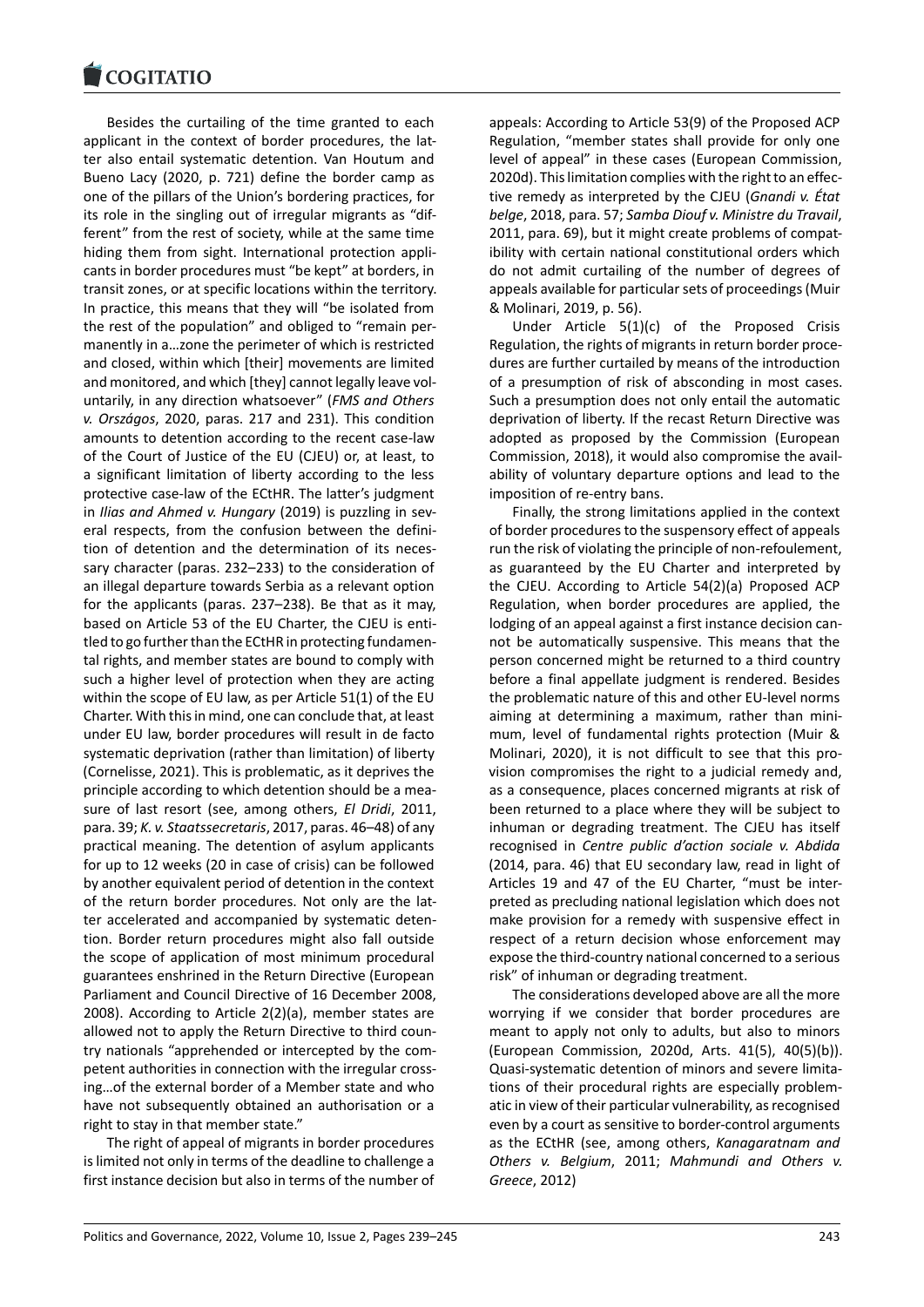#### COMITATIO

# **4. Conclusion**

[This short analysis o](https://www.cogitatiopress.com)f the non‐entry fiction envisaged in the New Pact on Migration and Asylum from the per‐ spective of territoriality paves the way for a few conclusions. First, physical borders are increasingly subject to a peculiar regulatory regime, characterised by the full application of the member state's enforcement and regulatory powers, on the one hand, and by a limited application of standard procedural guarantees directed at protecting migrants' rights, on the other. The trans‐ formation of external borders into "anomalous zones" (Campesi, 2021), which has so far been operated only by some member states or in specific areas of the borders (so-called hotspots), is now becoming generalised. This results in the de facto transformation of bor‐ ders into something more similar to "frontiers," namely "peripheral spaces that are managed, where citizens do not live" (Linden‐Retek, 2020, p. 41). Secondly, through the EU‐wide application of non‐entry fictions, the legal notion of borders is destined to set itself almost com‐ pletely free from its physical/geographical correspon‐ dence. The specific legal regime reserved to borders can be applied also within the territory, in any designated location, by virtue of the characteristics of the migrants concerned (e.g., their nationality and past behaviour). As discussed, the disconnect between geography and legal construction in no way affects the state authorities' enforcement and regulatory powers, but it does limit the array of rights and remedies available to migrants who are identified as falling within real or imagined border zones. In this context, the call for a "functional" model of jurisdiction equating the exercise of public pow‐ ers with the need to fully respect and protect the fun‐ damental rights of those subject to such powers res‐ onates (perhaps unexpectedly) even within the bounds of national territory.

### **Conflict of Interests**

When the manuscript was submitted, the author was not yet employed by the European Commission. The arti‐ cle presents the view of its author only and is published under her sole responsibility. The author declares no con‐ flict of interests.

### **References**

Al Skeini v. UK, Application no. 55721/07 (2011).

- Appadurai, A. (1996). *Modernity at large: Cultural dimen‐ sions of globalization*. University of Minnesota Press.
- Bankovic and Others v. Belgium and Others, Application no. 52207/99 (2001).
- Basaran, T. (2014). Saving lives at sea: Security, law and adverse effects. *European Journal of Migration and Law*, *16*(3), 365–387.
- Bosniak, L. (2002). A basic territorial distinction. *George‐ town Immigration Law Journal*, *16*(2), 407–412.
- Campesi, G. (2021). The EU Pact on Migration and Asy‐ lum and the dangerous multiplication of "anomalous zones" for migration management. In S. Carrera & A. Geddes (Eds.), *The EU pact on migration and asy‐ lum in light of the United Nations global compact on refugees: International experiences on containment and mobility and their impacts on trust and rights* (pp. 195–204). EUI.
- Carrera, S. (2021). Whose pact? The cognitive dimen‐ sions of the EU Pact on Migration and Asylum. In S. Carrera & A. Geddes (Eds.), *The EU pact on migra‐ tion and asylum in light of the United Nations global compact on refugees: International experiences on containment and mobility and their impacts on trust and rights* (pp. 1–23). EUI.
- Carrera, S., Stefan, M., Cortinovis, R., & Luk, N. C. (2019). *When mobility is not a choice: Problematising asylum seekers' secondary movements and their criminalisa‐ tion in the EU* (CEPS Paper in Liberty and Security in Europe No. 11). CEPS.
- Centre public d'action sociale v. Abdida, C‐562/13, EU:C:2014:2453 (2014).
- Convention Implementing the Schengen Agreement. (2000). *Official Journal of the European Union*, L 239.
- Convention Relating to the Status of Refugees, 1951, Treaty Series Vol. 189, p. 137.
- Cornelisse, G. (2021, January 6). The pact and deten‐ tion: An empty promise of "certainty, clarity and decent conditions." *EU Migration Law Blog*. https:// eumigrationlawblog.eu/the‐pact‐and‐detention‐ an‐empty‐promise‐of‐certainty‐clarity‐and‐decent‐ conditions
- De Genova, N. P. (2002). Migrant "illegality" and [deporta‐](https://eumigrationlawblog.eu/the-pact-and-detention-an-empty-promise-of-certainty-clarity-and-decent-conditions) bility in everyday life. *[Annual Review of Anthropol](https://eumigrationlawblog.eu/the-pact-and-detention-an-empty-promise-of-certainty-clarity-and-decent-conditions)ogy*, *31*[, 419–447.](https://eumigrationlawblog.eu/the-pact-and-detention-an-empty-promise-of-certainty-clarity-and-decent-conditions)

El [Dridi, 61/11](https://eumigrationlawblog.eu/the-pact-and-detention-an-empty-promise-of-certainty-clarity-and-decent-conditions) PPU, EU:C:2011:268 (2011).

- European Commission. (2016). *Proposal for a regula‐ tion on the European Union Agency for Asylum* (COM/2016/0271 final).
- European Commission. (2018). *Proposal for a directive on common standards and procedures in member states for returning illegally staying third‐country nationals (recast)* (COM/2018/634 final).
- European Commission. (2020a). *Communication on a new pact on migration and asylum* (COM/2020/609 final).
- European Commission. (2020b). *Proposal for a reg‐ ulation on asylum and migration management* (COM/2020/610 final).
- European Commission. (2020c). *Proposal for a regula‐ tion introducing a screening of third country nation‐ als at the external borders* (COM/2020/612 final).
- European Commission. (2020d). *Amended proposal for a regulation establishing a common proce‐ dure for international protection in the Union* (COM/2020/611 final).
- European Commission. (2020e). *Proposal for a regula‐ tion addressing situations of crisis and force majeure*